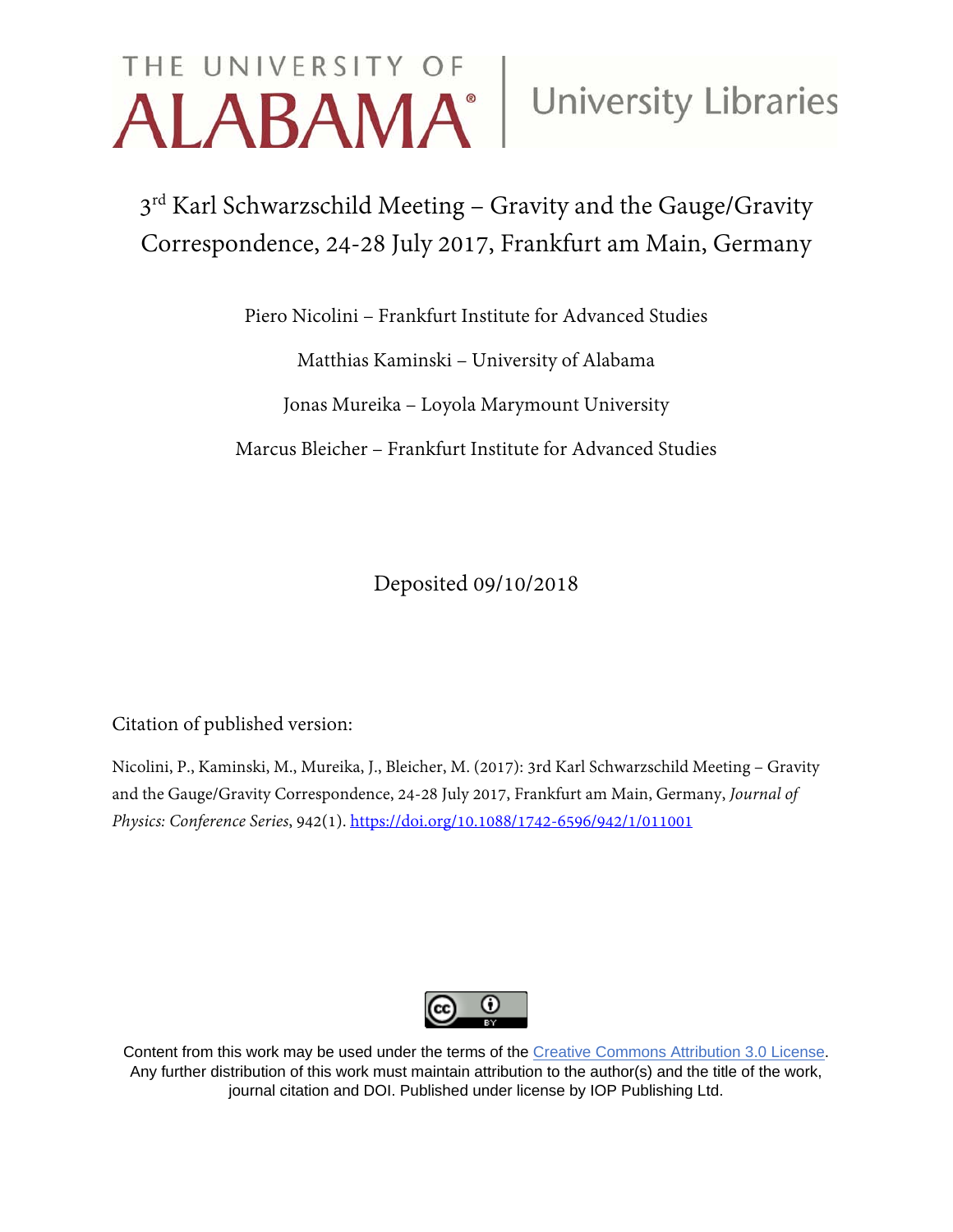#### **PAPER • OPEN ACCESS**

### 3rd Karl Schwarzschild Meeting - Gravity and the Gauge/Gravity Correspondence

To cite this article: Piero Nicolini et al 2017 J. Phys.: Conf. Ser. **942** 011001

View the [article online](https://doi.org/10.1088/1742-6596/942/1/011001) for updates and enhancements.

#### Related content

- [Approaching to Gravity?](http://iopscience.iop.org/article/10.1088/1742-6596/707/1/012003) Sebahattin Tüzemen

- [Tensions and Lüscher terms for \(2+1\)](http://iopscience.iop.org/article/10.1088/1126-6708/2009/11/064) [dimensional](http://iopscience.iop.org/article/10.1088/1126-6708/2009/11/064) k[-strings from holographic](http://iopscience.iop.org/article/10.1088/1126-6708/2009/11/064) [models](http://iopscience.iop.org/article/10.1088/1126-6708/2009/11/064)

Christopher A. Doran, Leopoldo A. Pando Zayas, Vincent G.J. Rodgers et al.

[Anomalies and tadpoles in open/closed](http://iopscience.iop.org/article/10.1088/0264-9381/21/10/015) [string duality](http://iopscience.iop.org/article/10.1088/0264-9381/21/10/015) **Antonella Liccardo, Raffaele Marotta and** Franco Pezzella -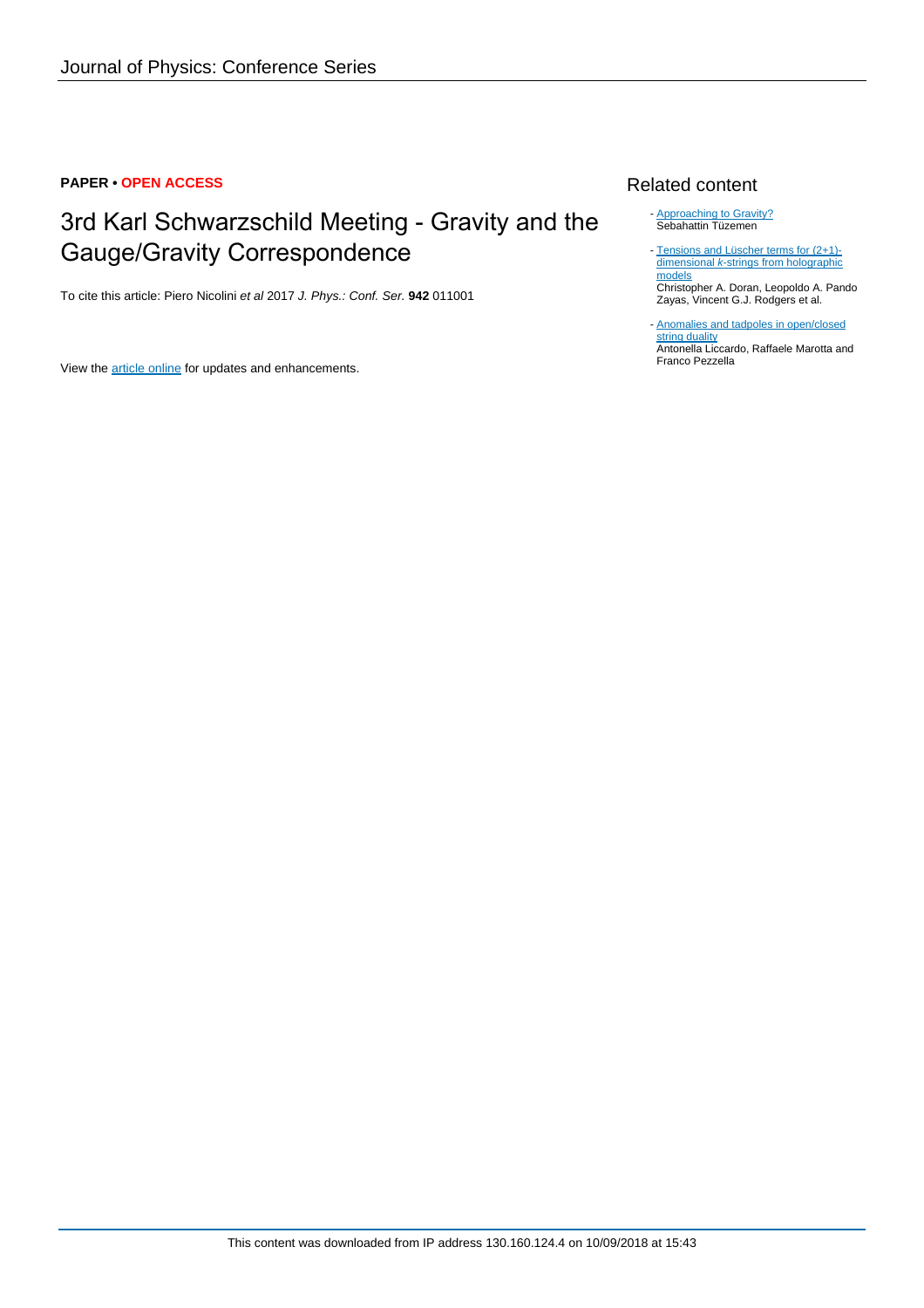## **3rd Karl Schwarzschild Meeting – Gravity and the Gauge/Gravity Correspondence, 24–28 July 2017, Frankfurt am Main, Germany**

#### **Piero Nicolini**

Frankfurt Institute for Advanced Studies (FIAS), Frankfurt am Main, Germany Institut für Theoretische Physik, Goethe-Universität Frankfurt am Main, Frankfurt am Main, Germany

E-mail: nicolini@fias.uni-frankfurt.de

#### **Matthias Kaminski**

Department of Physics and Astronomy, University of Alabama, Tuscaloosa, AL 35487, USA E-mail: mski@ua.edu

#### **Jonas Mureika**

Department of Physics, Loyola Marymount University, Los Angeles, CA 90045, USA

E-mail: jmureika@lmu.edu

#### **Marcus Bleicher**

Frankfurt Institute for Advanced Studies (FIAS), Frankfurt am Main, Germany Institut für Theoretische Physik, Goethe-Universität Frankfurt am Main, Frankfurt am Main, Germany

E-mail: bleicher@fias.uni-frankfurt.de

#### **1. Preface**

The Karl Schwarzschild Meeting 2017 (KSM2017) has been the third instalment of the conference dedicated to the great Frankfurter scientist, who derived the first black hole solution of Einstein's equations about 100 years ago.

The event has been a 5 day meeting in the field of black holes, AdS/CFT correspondence and gravitational physics. Like the two previous instalments, the conference continued to attract a stellar ensemble of participants from the world's most renowned institutions. The core of the meeting has been a series of invited talks from eminent experts (keynote speakers) as well as the presence of plenary research talks by students and junior speakers.

Specifically the KSM2017 consisted of six kinds of presentations:

1 Karl Schwarzschild lecture

- 1 panel discussion
- 1 introductory lecture (30 minutes long)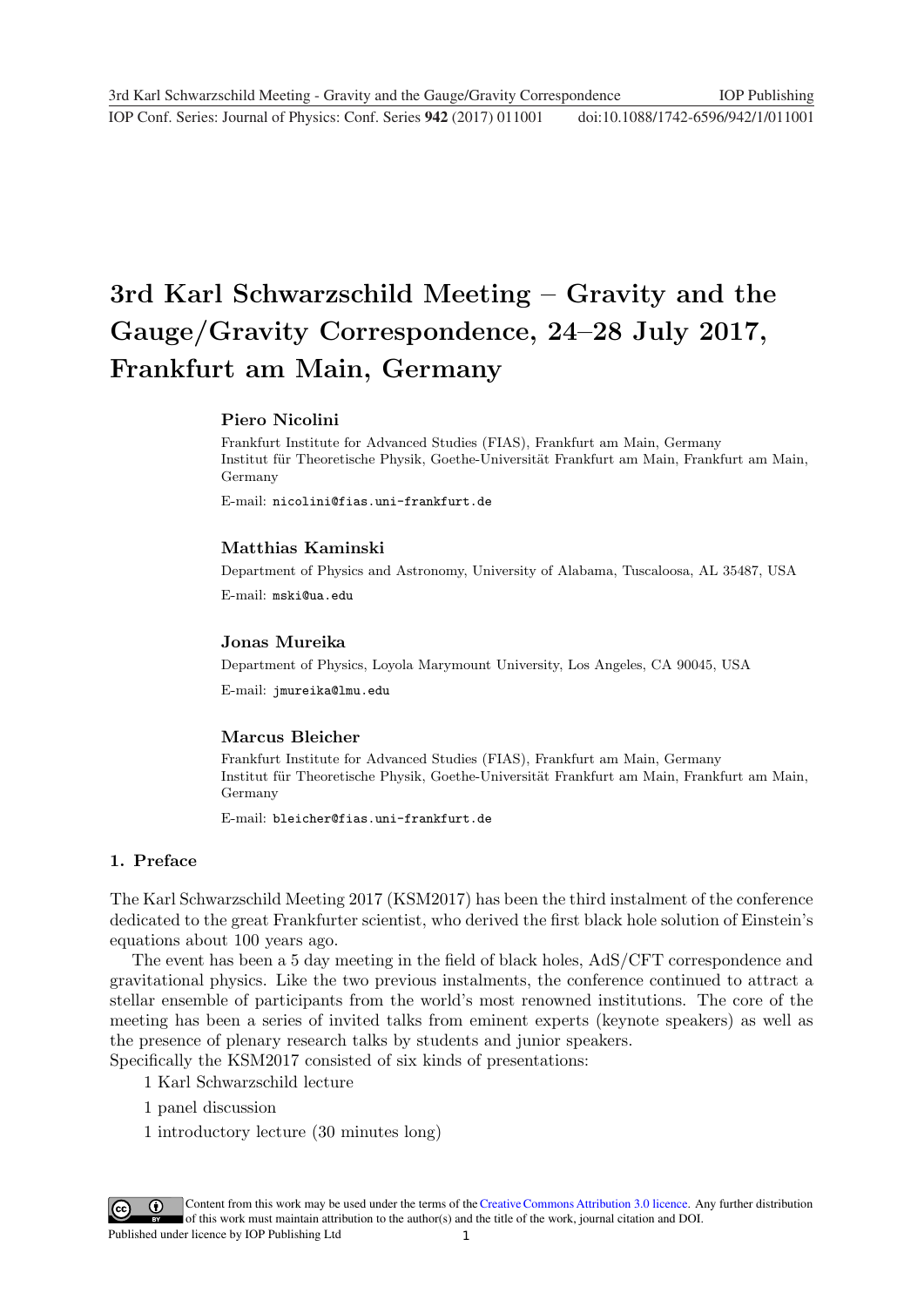3rd Karl Schwarzschild Meeting - Gravity and the Gauge/Gravity Correspondence IOP Publishing

**1234567890** IOP Conf. Series: Journal of Physics: Conf. Series **942** (2017) 011001 doi :10.1088/1742-6596/942/1/011001

10 keynotes (60 minutes long)

43 contributed talks (20 minutes long)

14 poster presentations.

Students, junior and senior contributed speakers were selected among participants on the basis of their CV, publication record and abstract of the proposed contribution.

Talks were grouped together by theme as much as possible in five thematic sessions that have been scheduled according to the following scheme:

Holography/Information/Analogue Gravity - I (Monday)

Black hole and Astrophysics - I (Tuesday)

Holography/Information/Analogue Gravity - II (Wednesday)

Black holes theory (Thursday)

Black hole and Astrophysics - II (Friday).

The Karl Schwarzschild Lecture was delivered by Juan Maldacena (IAS) on the topic of the Schwarzschild solution, followed by a lively question period from the audience. A panel consisting of four observationalists and theorists – Martin Ammon (Jena), Avery Broderick (Waterloo/Perimeter), Juan Maldacena (IAS), Erik Verlinde (Amsterdam) – and moderated by Ruth Gregory (Durham) later in the week sought to assess when and where quantum gravity signals might be realizable. Johanna Erdmenger (Würzburg) delivered a lecture about the Gauge/Gravity Correspondence on an introductory level.

The focus on the younger generation of scientists was again a highlight of the meeting, with a new prize category being introduced. The award for overall winner of the Student-Junior joint session went to Mr. Van-Liem Saw (University of Otago), for his presentation "Mass-loss due to gravitational waves with  $\Lambda > 0$ ". The best student talk award was given to Mr. Michael Wondrak (FIAS, Frankfurt) for his talk "AdS/CFT far from Equilibrium in a Vaidya Setup". Honorable mentions in this category were awarded to Mr. Nikola I. Gushterov (Oxford), Mr. Alexander Guβmann (LMU Munich), and Mr. Luciano Manfredi (LMU Los Angeles). The Schwarzschild Prize for best junior scientist talk was awarded to Dr. Viancheslav Emelyanov (KIT, Karlsruhe), who spoke on "Local quantum effects in QED induced by evaporating black holes". The honourable mention in this category was given to Dr. Mario Flory (Jagiellonian University).

The KSM2017 saw the participation of 123 scientists from 24 countries over 6 continents. This included 78 junior and senior scientists, and 45 students.

We present these proceedings as a tribute to the frontier science presented at our meeting, and look forward to future instalments of the KSM.

Frankfurt am Main, December 2017 **Piero Nicolini** Piero Nicolini

Jonas Mureika Matthias Kaminski Marcus Bleicher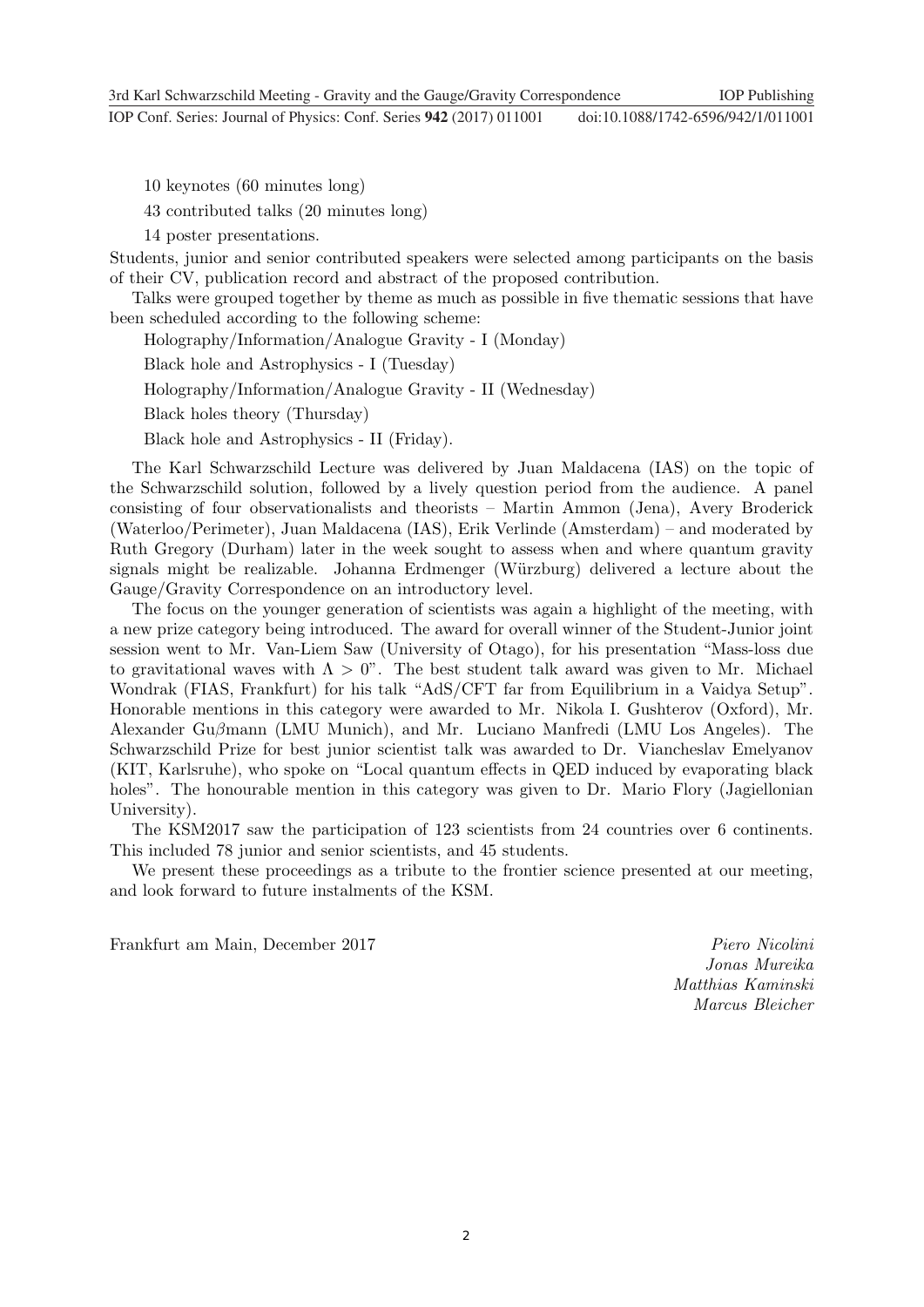

#### **2. Conference photo and poster**

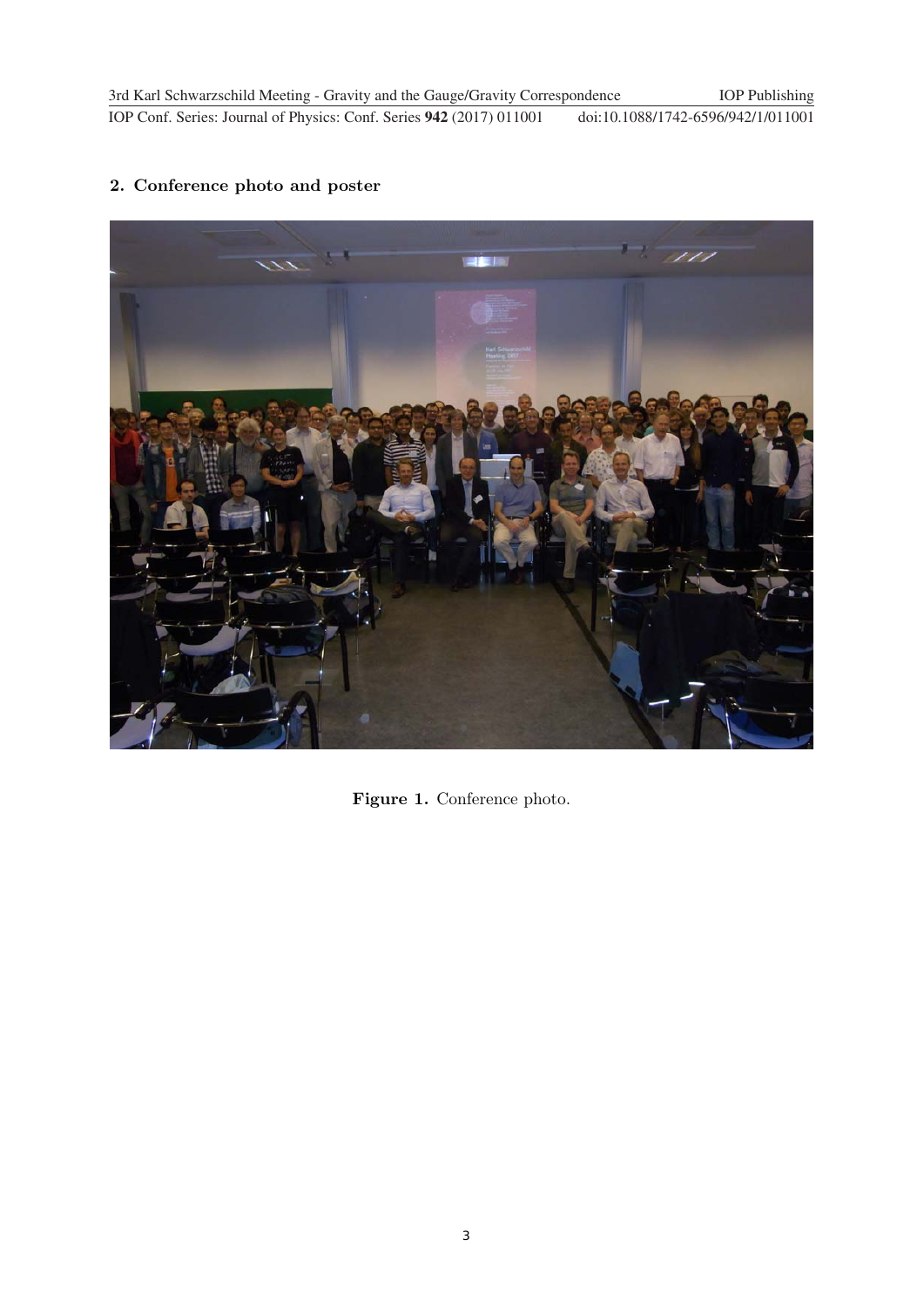• • • **•• 4** 

 $\cdot$  ,  $\cdot$  .

. *.· :* . · ... . ·:·:· .... · .. . ,.

• .. \_ .. . .. . .. ... .· . . . . . . : ..

 $\bullet$  .

,, . -... . .. . . . . ..

.. . . . ·: .. . *:* . . *:* ~ .

· ......

'~. . *:* . ' ~ .\_. •.. ,.  $\mathcal{C} \in \mathbb{R}^n$ 

 $\cdot$  .  $\cdot$ :- · ...

- .... *:* . \

. . : \*'•:. '. .

. *:* :,. *.·:* .. . . . ~· - · · . Hey note Speakers: .. •. · *- .:* .. • . . · · . · · · Martin Ainmor1 !Jena]:, . . •. .. . • Raphael Bousso (UC Berkeley) Alessandra Buonanno (AEI Potsdam) Avery Broderick (Waterloo U. & Perimeter) Jotia n.na Erdmeriger (Wu\_rzb\_u.rgf · .. *\_:\_.* .· .. *:·* .' Heino Falcke (Nijmegen) Ruth Gregory (Durham) Jutta Kunz ·(0ld'enb'tir~l ·. ·. ·. ·. · .. *,·: ,:*  .<br>William Unruh (British Columbia)<br>Erik Verlinde (Amsterdam)  $Erik Verlinde [Amsterdam]$ 

Harl<sup>.</sup> Schwarzschild Lecturer: .. . •. • . :Ju~,;-Maldac~tia [IAS)-: . . • ~ : . .. : . ' - ·: . . . . . . .. . . "• . . .. • . . . . .,. "'  $\mathbf{e} = \begin{pmatrix} 1 & 0 & 0 & 0 \\ 0 & 0 & 0 & 0 \\ 0 & 0 & 0 & 0 \\ 0 & 0 & 0 & 0 \\ 0 & 0 & 0 & 0 \\ 0 & 0 & 0 & 0 \\ 0 & 0 & 0 & 0 \\ 0 & 0 & 0 & 0 \\ 0 & 0 & 0 & 0 \\ 0 & 0 & 0 & 0 \\ 0 & 0 & 0 & 0 & 0 \\ 0 & 0 & 0 & 0 & 0 \\ 0 & 0 & 0 & 0 & 0 \\ 0 & 0 & 0 & 0 & 0 \\ 0 & 0 & 0 & 0 & 0 & 0 \\ 0 & 0 & 0 &$ 

## $H$ arl Schwarzschild **Meeting 2017**

Gravity and the Gauge/Gravity Correspondence.

Frankfurt am Main 24-28 July 2017<br>Registration and Program:

http://fias.uni-frankfurt.de/ksm2017

**Organizers:** · • Piero Nicolini (FIASI. .Jonas Mureika (LMU - LAI• Matthias Kaminski (Alabama) **Marcus Bleicher (FIAS)** 

Scientific Advisory Committee: Claus Lämmerzahl (ZARM & Bremen). . Robert Mann (Waterloo<sup>.</sup>& Perimeter)<br>Martin Reuter (Mainz) Dam T. Son (Chicago) Herman Verlinde (Princeton)

**KSN-2017**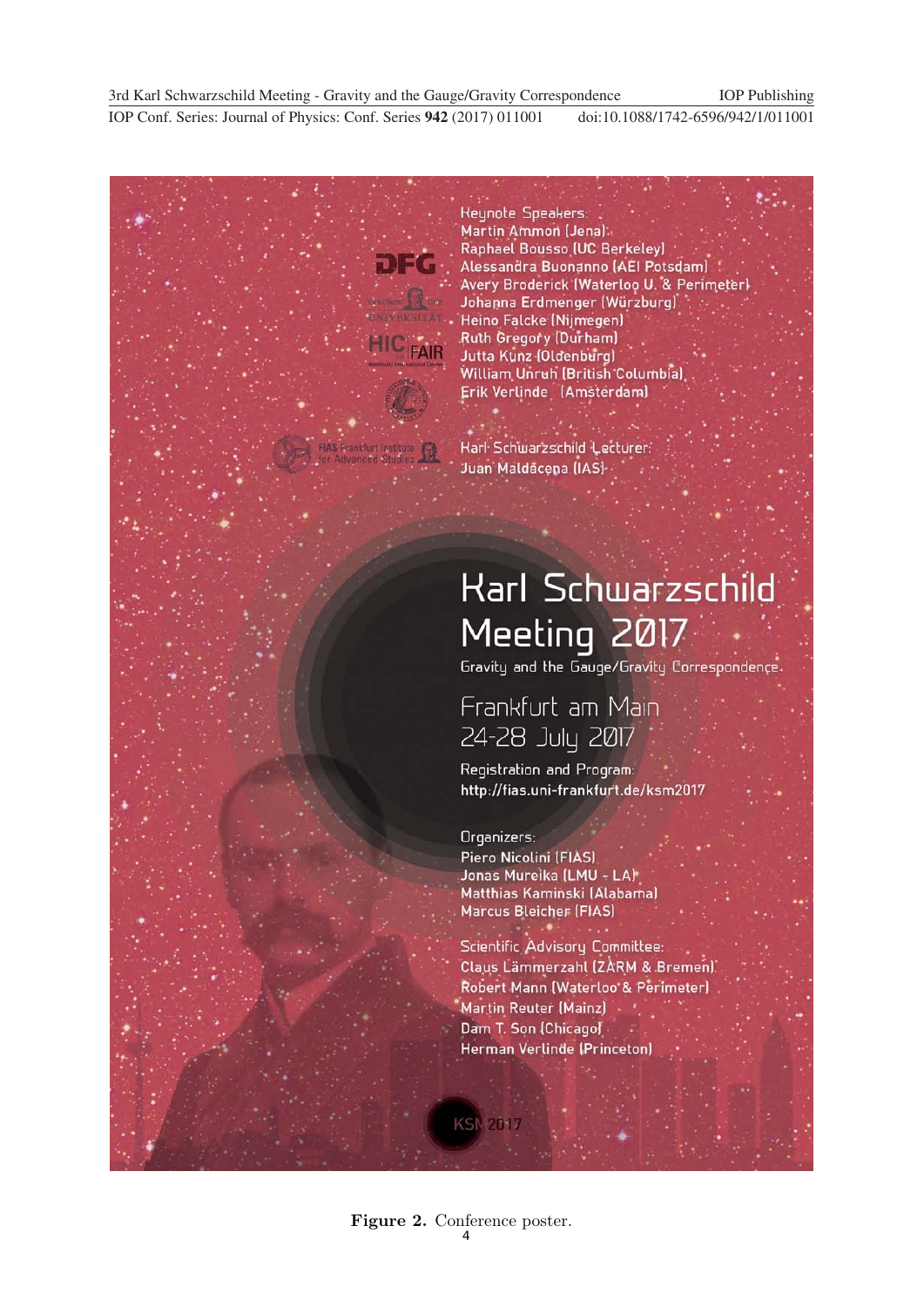#### **3. Sponsors and funding acknowledgments**

The organizers of the KSM2017 are grateful for the generosity of the Frankfurt Institute for Advanced Studies for providing the spectacular venue at which the meeting took place. We thank the Deutsche Forschungsgemeinschaft (DFG), the Helmholtz International Center for FAIR, and the Freunde und Förderer der Goethe-Universität Frankfurt for their financial support, as well as the Physikalischer Verein Frankfurt. Special thanks go to Silke Britzen (MPI Bonn), Sven Köppel (FIAS), Ilia Musco (LUTH Paris/Meudon) who served as committee members for the Karl Schwarzschild Prizes for the best presentations in the student and junior scientist categories as well as the overall best student-junior joint session presentation. For their help and support of our efforts, we extend a special acknowledgment to our International Advisory Committee. We are also grateful to Marco Knipfer (FIAS, Frankfurt) for his technical assistance in various phases of the editing of such proceedings. Finally, we are indebted to all participants who helped to make the KSM2017 a success.

#### **4. Committees**

#### **Organizing Committee:**

Piero Nicolini (FIAS and Goethe University, Frankfurt) Matthias Kaminski (University of Alabama, Tuscaloosa) Jonas Mureika (Loyola Marymount University, Los Angeles) Marcus Bleicher (FIAS and Goethe University, Frankfurt)

#### **International Advisory Committee:**

Claus Lämmerzahl (ZARM & University of Bremen) Robert Mann (University of Waterloo & Perimeter Institute) Martin Reuter (Johannes-Gutenberg University, Mainz) Dam T. Son (University of Chicago) Herman Verlinde (Princeton University)

#### **5. List of participants**

ALTAS¸ K˙ IRACI, Emel, Middle East Technical University, Ankara, Turkey AMMON, Martin, Friedrich-Schiller University Jena, Jena, Germany ANDRIOT, David, MPI, AEI , Potsdam-Golm, Germany APPELS, Michael, Durham University, Durham, United Kingdom ASTORINO, Marco, UAI, Viña del Mar, Chile BAMBI, Cosimo, Fudan University, Shanghai, China BLAZQUEZ SALCEDO, Jose Luis, Oldenburg University, Oldenburg, Germany BLEICHER, Marcus, FIAS, Frankfurt am Main, Germany BONANNO, Alfio, INAF - Catania Astrophysical Observatory, Catania, Italy BOUSSO, Raphael, UC Berkeley, Berkeley, United States BREU, Cosima, Goethe University Frankfurt am Main, Frankfurt am Main, Germany BRITZEN, Silke, Max-Planck-Institut für Radioastronomie, Bonn, Germany BRODERICK, Avery, University of Waterloo / Perimeter Institute for Theoretical Physics, Waterloo, Canada BUONANNO, Alessandra, Max Planck Institute for Gravitational Physics, Potsdam, Germany BURINSKII, Alexander, NSI, Russian Academy of Sciences, Moscow, Russian Federation CABEZAS-RIVAS, Esther, Institut für Mathematik, Goethe Universität Frankfurt, Frankfurt, Germany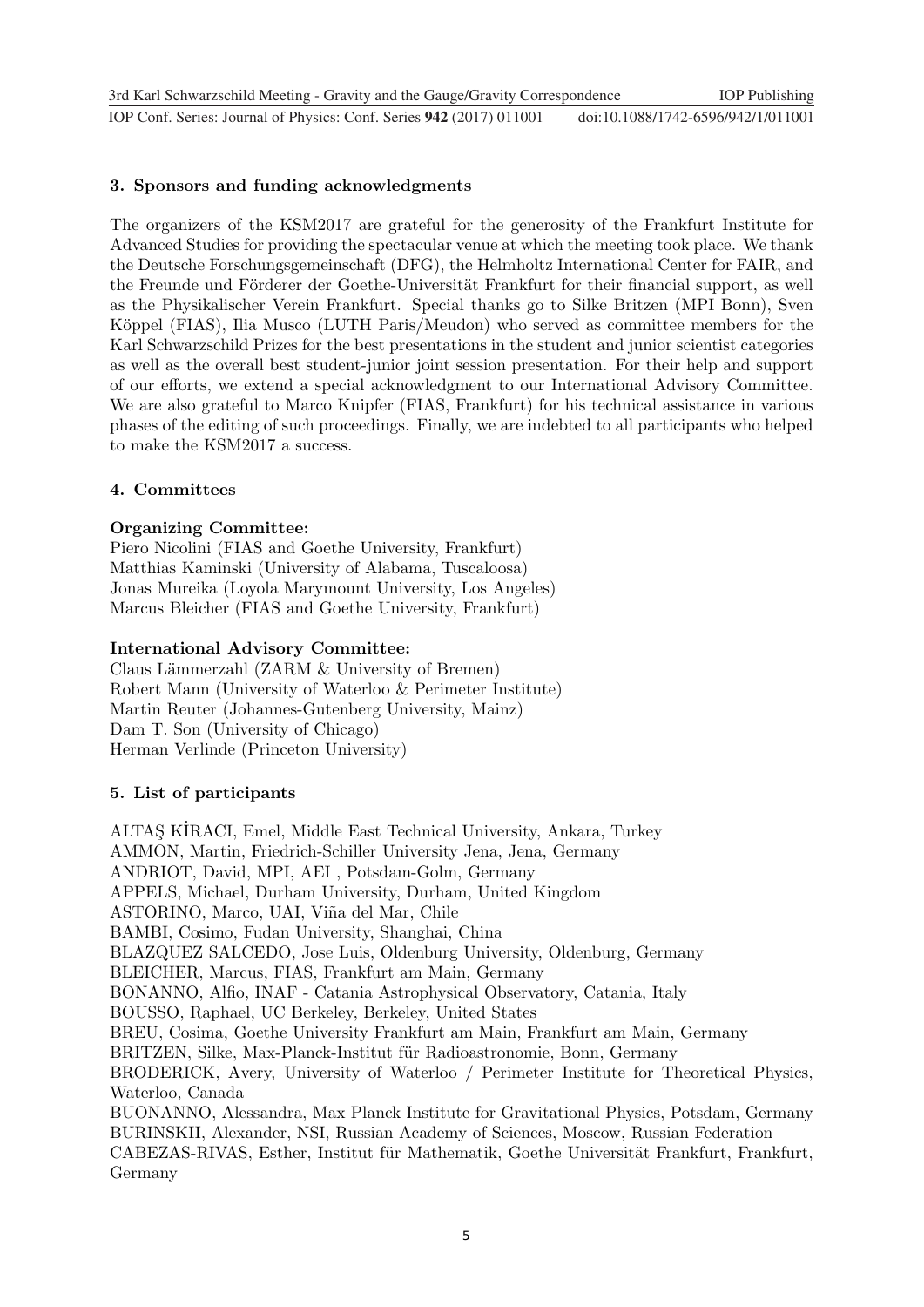CADONI, Mariano, Dipartimento di Fisica, Universit`a di Cagliari, Cagliari, Italy CARR, Bernard, Queen Mary Unversity of London, London, United Kingdom CASADIO, Roberto, Dipartimento di Fisica e Astronomia, Universit`a di Bologna, Bologna, Italy CHARZYNSKI, Szymon, Faculty of Physics, University of Warsaw, Warsaw, Poland ´ COMPERE, Geoffrey, ULB, Brussels, Belgium CRUZ-OSORIO, Alejandro, Frankfurt Institute for Advanced Studies, Frankfurt, Germany CSERNAI, Laszlo, University of Bergen, Bergen, Norway DAI, De-Chang, Shanghai Jiao Tong University, Shanghai, China DAUS, Tristan, Goethe University Frankfurt, Frankfurt, Germany DE LAURENTIS, Mariafelicia, Institute of Theoretical Physics, Goethe University, Frankfurt am Main, Germany DENG, Gao-Ming, Beijing University of Technology, Beijing, China EL KHCHINE, Younes, Polydisciplinary Faculty of Taza, Sidi Mohamed Ben Abdellah University, Taza, Morocco EL-MENOUFI, Basem, U. of Sussex, Brighton, United Kingdom EMELYANOV, Viacheslav, Karlsruhe Institute of Technology, Karlsruhe, Germany ERDMENGER, Johanna, Universität Würzburg, Würzburg, Germany FALCKE, Heino, Department of Astrophysics/IMAPP, Radboud University Nijmegen, Nijmegen, Netherlands FLORY, Mario, Jagiellonian University, Krakow, Poland FORINI, Valentina, Humboldt University Berlin, Berlin, Germany FUJII, Shunsuke, National Institute of Technology, Tokyo College, Hachiohji-City, Tokyo Japan GALLEGO TORROME, Ricardo, Frankfurt Institute for Advanced Studies, Frankfurt, ´ Germany GARATTINI, Remo, University of Bergamo, Dalmine (Bergamo), Italy GARBISO, Markus, The University of Alabama, Tuscaloosa, United States GARDEMANN, Markus, Friedrich Schiller University Jena, Jena, Germany GEBHARDT, Charlotte, Goethe University Frankfurt, Frankfurt am Main, Germany GIUGNO, Andrea, Arnold Sommerfeld Center, LMU Munich, Munich, Germany GIUSTI, Andrea, Universit`a di Bologna and LMU Munich, Bologna Italy GONZALEZ-MARTIN, Sergio, IFT UAM/CSIC, Madrid, Spain GREGORY, Ruth, Durham University, Durham, United Kingdom GRIENINGER, Sebastian, Friedrich-Schiller University Jena, Jena, Germany GUSHTEROV, Nikola Ivanov, Oxford University, Oxford, United Kingdom GUSSMANN, Alexander, LMU Munich, Munich, Germany HARTMANN, Betti, Instituto de Física de São Carlos, Universidade de São Paulo, São Carlos, Brazil HOFMANN, Stefan, Arnold Sommerfeld Center for Theoretical Physics, Munich, Germany JANKOWSKI, Jakub, University of Wroclaw, Wroclaw, Poland KALISCH, Michael, University of Jena, Jena, Germany KAMINSKI, Matthias, University of Alabama, Tuscaloosa, United States KEHM, Dirk, FIAS, Frankfurt, Germany KIM, Keun-Young, Gwangju Institute of Science and Technology (GIST, Korea), Gwangju, Republic of Korea KIRKLIN, Josh, DAMTP Cambridge, Cambridge, United Kingdom KLING, David, Frankfurt am Main, Germany KNIPFER, Marco, FIAS, Frankfurt am Main, Germany KOCH-STEINHEIMER, Peter, ITP University Frankfurt, Frankfurt am Main, Germany KOEGLER, Maximilian, Ludwig-Maximilians-Universitaet Muenchen, Munich, Germany

KOEHLER, Jonas, Goethe University, Frankfurt am Main, Germany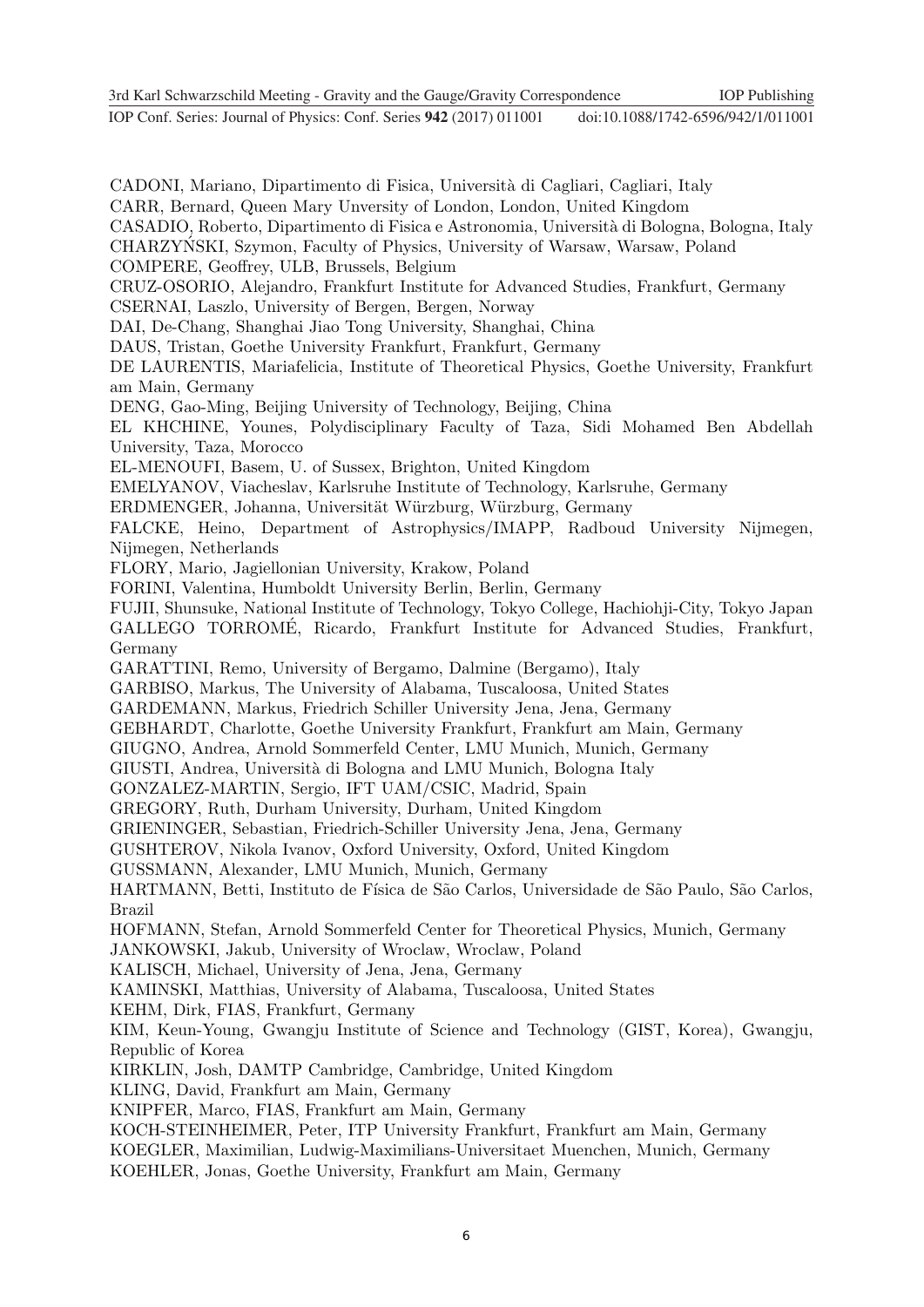KOEPPEL, Sven, FIAS, Frankfurt am Main, Germany KOIRALA, Roshan, University of Alabama, Tuscaloosa, United States KONOPLYA, Roman, Sileasean University in Opava, Opava, Czech Republic KUNZ, Jutta, University of Oldenburg, Oldenburg, Germany LAEMMERZAHL, Claus, ZARM, University of Bremen, Bremen, Germany LU, Rusen, Max Planck Institute for Radio Astronomy, Bonn, Germany MAEDA, Kengo, Shibaura Institute Of Technology, Saitama, Japan MALDACENA, Juan, Institute for Advanced Study, Princeton, United States MANFREDI CONSOLE, Luciano, Loyola Marymount University, Los Angeles, United States MEYER, René, JMU Würzburg, Würzburg, Germany MIAO, Yan-Gang, Nankai University, Tianjin, China MIGNEMI, Salvatore, Università di Cagliari, Cagliari, Italy MIZUNO, Yosuke, ITP, Goethe University Frankfurt, Frankfurt am Main, Germany MODESTO, Leonardo, Southern University of Science and Technology (SUSTech), Shenzhen, China MOST, Elias Roland, Goethe University Frankfurt, Frankfurt am Main, Germany MTOUGUI, Sara, University Mohamed V Faculty of science, Rabat, Morocco MUREIKA, Jonas, Loyola Marymount University, Los Angeles, United States MUSCO, Ilia, LUTH (Observatoire de Paris/Meudon), Paris, France MÜLLER, Fabian, Goethe-University, Frankfurt a. M., Germany MÜNCH, Johannes, FIAS, Frankfurt, Germany NATHANAIL, Antonios, Institute for Theoretical Physics, Goethe University, Frankfurt am Main, Germany NICOLINI, Piero, FIAS, Frankfurt am Main, Germany O'BANNON, Andrew, University of Southampton, Southampton, United Kingdom OLIVARES SÁNCHEZ, Héctor Raúl, ITP, Goethe-Universität Frankfurt, Frankfurt, Germany OLIVERI, Roberto, Universit´e Libre de Bruxelles (ULB), Bruxelles, Belgium PANOSSO MACEDO, Rodrigo, Queen Mary University of London, London, United Kingdom PAPENFORT, Ludwig Jens, ITP, Frankfurt, Germany PERLICK, Volker, ZARM, University of Bremen, Bremen, Germany PETIT, Jean-Pierre, Pertuis, France PHAM, Anh Quang, Goethe University Frankfurt, Frankfurt, Germany PRIBYTOK, Anton, University of Latvia, Riga, Latvia RACHWAL, Leslaw, Fudan University, Shanghai, China RADU, Eugen, Aveiro University, Aveiro, Portugal RATTAY, Michael, Universtität Frankfurt, Frankfurt, Germany RECHENBERGER, Stefan, GU Frankfurt, Frankfurt, Germany RENNERT, Julian, University of Waterloo, Waterloo, Canada SALEK, Abdol Sabor, Goethe-Universität Frankfurt am Main, Frankfurt am Main, Germany SARKAR, Debajyoti, Ludwig Maximilians University, Munich and ITP Bern, Munich, Germany SATOW, Daisuke, Frankfurt am Main, Germany SAW, Vee-Liem, University of Otago, Dunedin, New Zealand SCARDIGLI, Fabio, Politecnico of Milano, Milan, Italy SCHRAM, Zsolt, University of Debrecen, Debrecen, Hungary SEBASTIANI, Lorenzo, Università di Trento, Trento, Italy SMIT, Roman, Goethe-University Frankfurt/Main, Frankfurt/Main, Germany STRUCKMEIER, Jürgen, Frankfurt Institute for Advanced Studies (FIAS), Frankfurt am Main, Germany TANAHASHI, Norihiro, Department of Physics, Osaka University, Osaka, Japan

TRIPATHI, Ashutosh, Fudan University, Shanghai, China